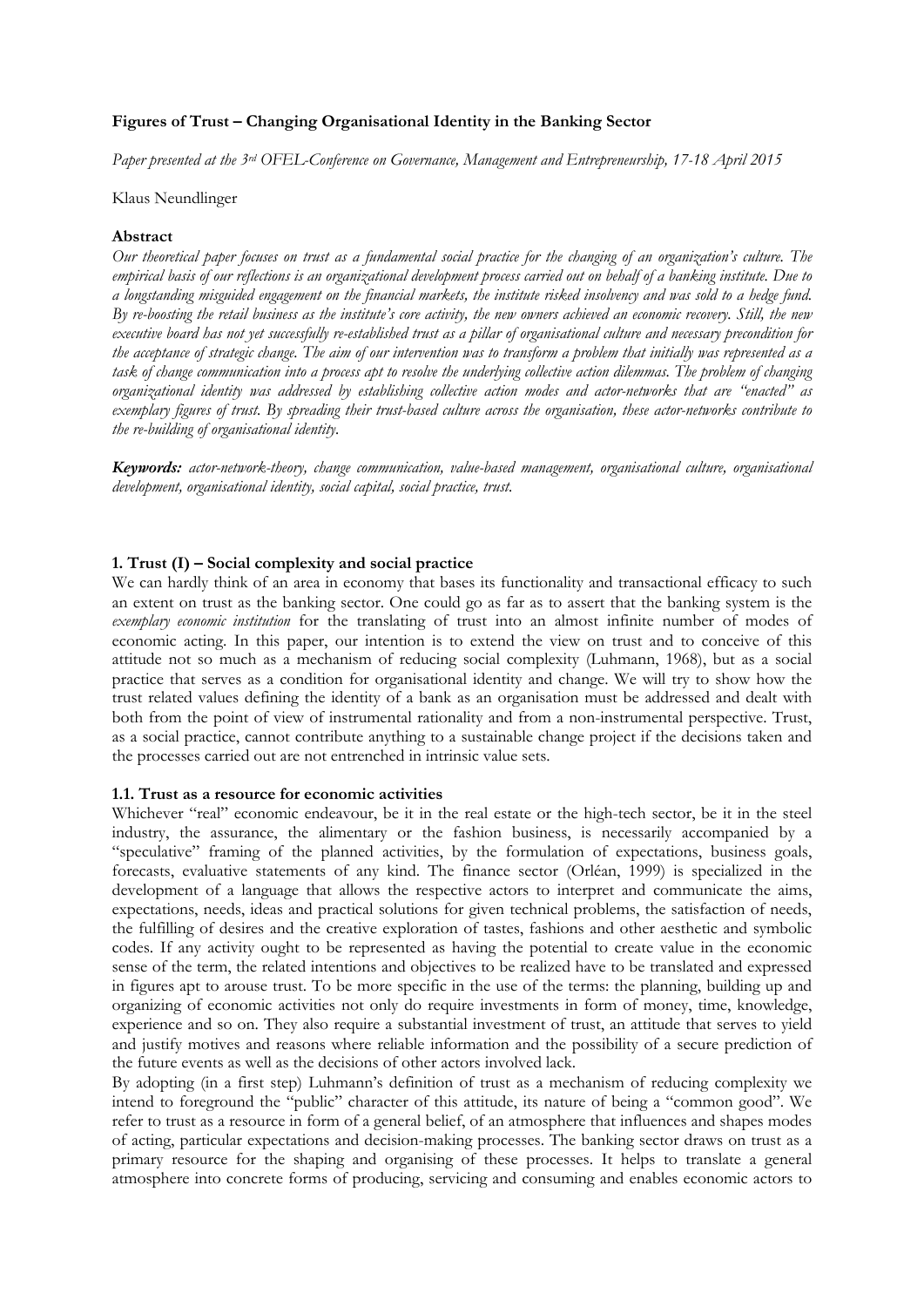make a private, an economic use of a generally accessible resource. Hence, the banking sector has the function of serving as an interface between an immaterial resource that shapes expectations, hopes, fears, forecasts and perspectives and the specific action modes deriving from the interpretation of the expectations, perspectives, fears and hopes. Since it is highly dependent on the general atmosphere as a fundamental resource for the developing of its own activities, the banking system derives its legitimacy not only from the ability to contribute to the building up of innovative businesses and the extension of technologies and services, but also from a responsible, sustainable dealing with the general atmosphere of trust (Hartmann, 2011: 296-300).

### **1.2. The current crisis as a crisis of trust as currency**

The profound crisis the world economy has been undergoing since 2008 has largely been conceived of as initially caused by a breakdown of "systemic" trust in the banking sector. The banks as *exemplary institutions* for the translation of trust into economic activities had lost their ability to provide the global economic system with this symbolic currency particularly from the moment the transactional routines of the interbank market had begun to collapse. This time, the conclusion emerging from the transactional dynamics did not need any further translation: if banks cease trusting each other, how can we keep trusting the banks? A sudden "climate change" with respect to the general attitude towards the international financial system led to the spreading of distrust.

This attitude turned out to be reasonable and largely justified by the facts that were subsequently revealed regarding the harmful decisions and practices that had become "normal" within the sector: toxic assets, insufficient equity endowment, irresponsible mortgage origination practices and so on. However, the diffusion of such harmful practices had its own "deeper" history that had begun more than two decades earlier. From the 1980s, the various processes of deregulation under the aegis of monetarist financial policies and the neoliberal reframing of economic policy had been fostering attitudes that tended to establish a rather reductive view on the transformation of trust as a common good into an economic – and this means purely instrumental – use of trust. We will return to this point.

Due to the severe difficulties on the interbank market caused by the real estate crisis in the US, the aforementioned essential role of the banking system for the functioning of the economy as a whole had been completely overthrown: while banks should have continued to provide economic activities with the ability of translating trust into figures, the figures – i.e. the managing and accounting practices – produced and presented by the banks themselves were suddenly subject to widespread suspicion and mistrust. Although several banks were saved by state intervention with the justification that their persistence was inextricably bound to the survival of the economy as such (Stern, Feldman, 2004), in many official statements and analyses "real economy" was revaluated and praised to represent an alternative pillar apt to re-establish growth, optimism and stability in the global economy. Yet, as we pointed out at the beginning, any kind of activity in the "real" economy necessarily depends on the creation of "speculative objects" such as expectations, plans, forecasts, projects and so on. This applies to the future dynamics of a market or sector as well as to the dynamics of the various forms of competing and cooperating.

Hence, economic acting is not possible without an investment of trust – and, of course, an investment *in* trust. As an immaterial asset, trust represents a symbolic currency companies have to deal with, to analyse, to manage and to govern. The necessity to draw on trust as an immaterial asset to be developed by a common practice does not disappear by virtue of any attempt to exorcise the "speculative" dimension of economic acting and return to "good old" real economy.

### **1.3. Reassembling the bank: returning to the counter as starting point**

If this is true and trust is an immaterial asset to be sustainably organised, then we will have to revise the conception of trust as a mechanism of reducing social complexity. Recently, trust is being discovered as in itself a complex, multifaceted social practice (Hartmann, 2011), a critical immaterial resource that faces huge challenges on the macro as well as on the micro level of society. In fact, the crisis' origins must be ascribed not only to apparently sophisticated operations carried out by specialists in financial and assurance mathematics, but also to the preceding widespread practices of mortgage origination, assurance policy selling and other financial services in the retail area.

Amongst other critics of the economic institutions, Joseph Stiglitz illustrates well how, due to the diffusion of irresponsible ways of extending their product offers, many banks in the US decided to further evolve the wrong type of services. They began to misunderstand their position as an interface between the "speculative" goods like expectations, forecasts and perspectives and the concrete modes of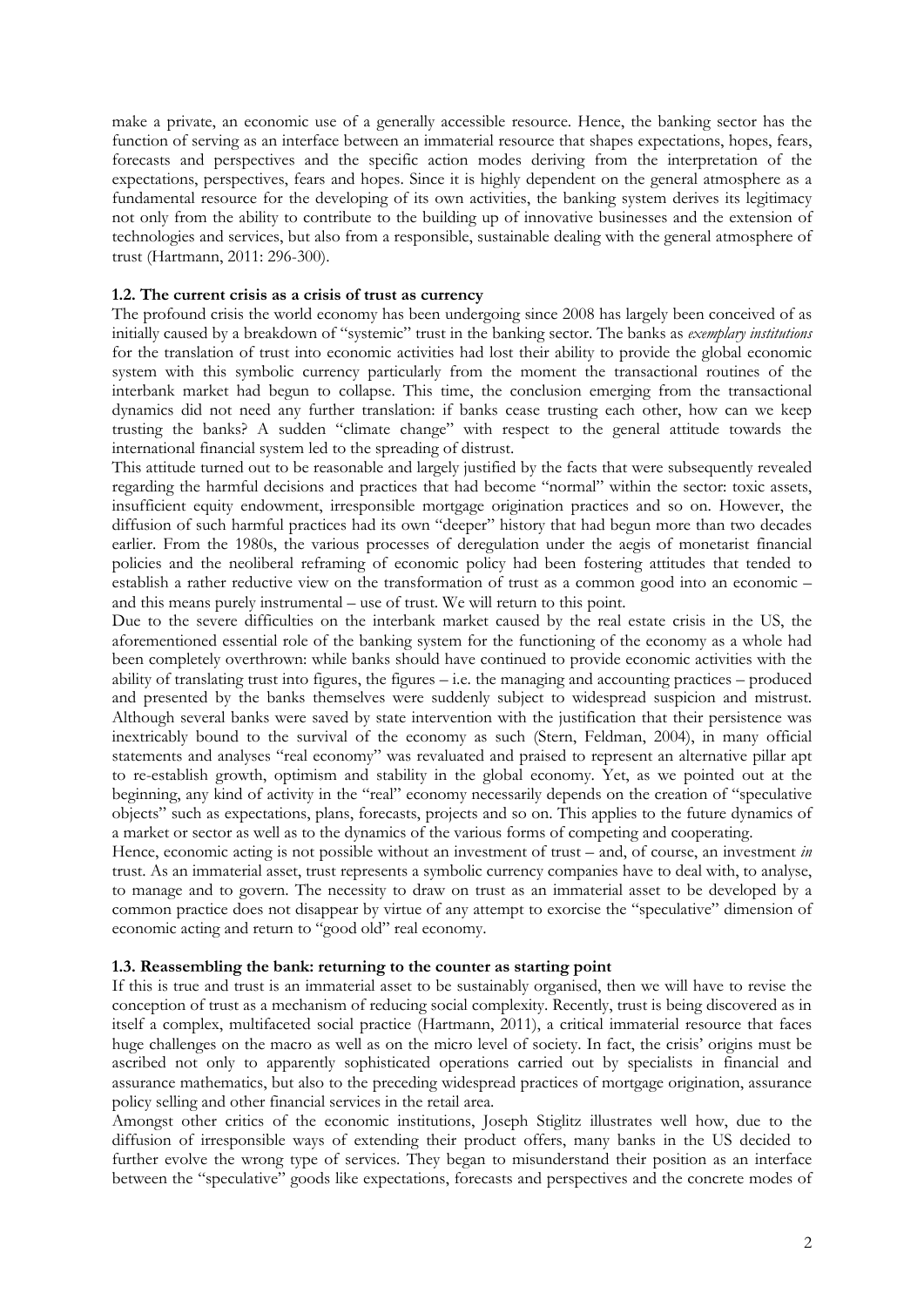economic acting. Instead of systematically underestimating the risks related to housing mortgages and adopting ever more complex and sophisticated instruments for the spreading of credit default risks, they should have concentrated e.g. on the creation of services and instruments in the area of cashless payment transactions (Stiglitz, 2010).

Hence, it is not only from analysing and criticising the sophisticated financial mathematics behind the toxic assets we have to start if we want to grasp what the *management of trust and risk* can contribute to the development of a bank's organisational culture. Rather, we have to revisit the original meaning of the Italian term "banco", to the "desk" in the sense of the *bank counter*, in order to reconstruct the complex practices of the "figures of trust" that were lost and rediscovered after the crisis—at least—by some actors within the system. In this way, the "banco" ceases being a simple *intermediary*, a taken for granted meaning denoting an object "just being there", completely ignored by managers and consultants. It is transformed into a *mediator*, an object able to reassemble the actor-networks (Latour, 2005) inside and outside the institution named "bank".

## **2. Trust (II) – Institutional conditions and organisational culture**

In the first section, we have referred to a well-known conception of trust, i.e. to its definition as a mechanism of reducing social complexity. In economic and social science, trust has been analysed and addressed as an attitude that essentially enters the scene of interacting when other, *rational* forms of motivating decisions fail, e.g. when decisions are to be taken while information lacks and things get to complex to be subject to any form of calculus. Trust as a concept often serves as a substitute of other, "more" rational forms of acting (Hartmann, 2011: 9-15).

Treated in this way, trust ends up as a residual category for modes of interacting that are considered as deficient in comparison to action modes that fully correspond to the ideal of instrumental rationality. Trust is then not an option amongst others but appears to be "reasonable" only in case of necessity, when all other options are not available. In the following section, we will challenge this point of view and introduce an alternative view on trust. This will enable us to address the problem of how to strengthen trustful attitudes and acting in an organisational culture by avoiding at the same time to be trapped in an enthusiastic advocating of trust as a ready-made solution for all problems of cooperation in the organisation.

### **2.1. Conditions of trustful acting and the governance of trust**

If banks as institutions (or the bank system as a collective actor) attempt to re-establish trust that has been harmed or destroyed because of the crisis, they deal with a twofold meaning of the term "trust".

### *2.1.1. Political and institutional conditions*

On the one hand, they have to face the aforementioned *necessity* of re-establishing trust on various levels. Since the mistrust towards the institution "bank" or the "financial system" is justified with reference to a whole series of management failures, irresponsible practices and harmful decisions, the conditions of interacting between costumers and banks, but also amongst banks (interbank market) and also inside the single organisations have to be revisited. One could call this the "political" part of the whole issue. The question is how new forms of regulating the financial market can contribute to the creation and reconstruction of a general atmosphere of trust.

Criticism had been raised after the abolition of the affiliation restrictions that had been introduced by the Glass-Steagall-Act in the US during the economic crisis in the early 1930s. This further step in the direction of deregulation was held responsible for the disastrous situation of many banking institutes in 2008. Although this is a controversial issue (Kregel 2010), from the point of view of many experts, the return to a clear separation between commercial and investment banking, abandoned after 2000, could represent a regulatory intervention apt to re-establish trustful modes of acting and servicing in the financial sector. In the EU, besides coordinated measures aiming at guaranteeing financial stability to the Union's economy, several political and also technical measures like the "bank stress test" have been taken in order to reassess risk in the banking sector and to re-establish trust towards the system. Obviously, all these measures pre-eminently deal with the institutional framing and conditions of trustful interaction and practice. One can assert that at the level of the political and institutional framing, trust is being treated as a desirable attitude, so that the measures taken are characterised not only by instrumental, but also by normative objectives.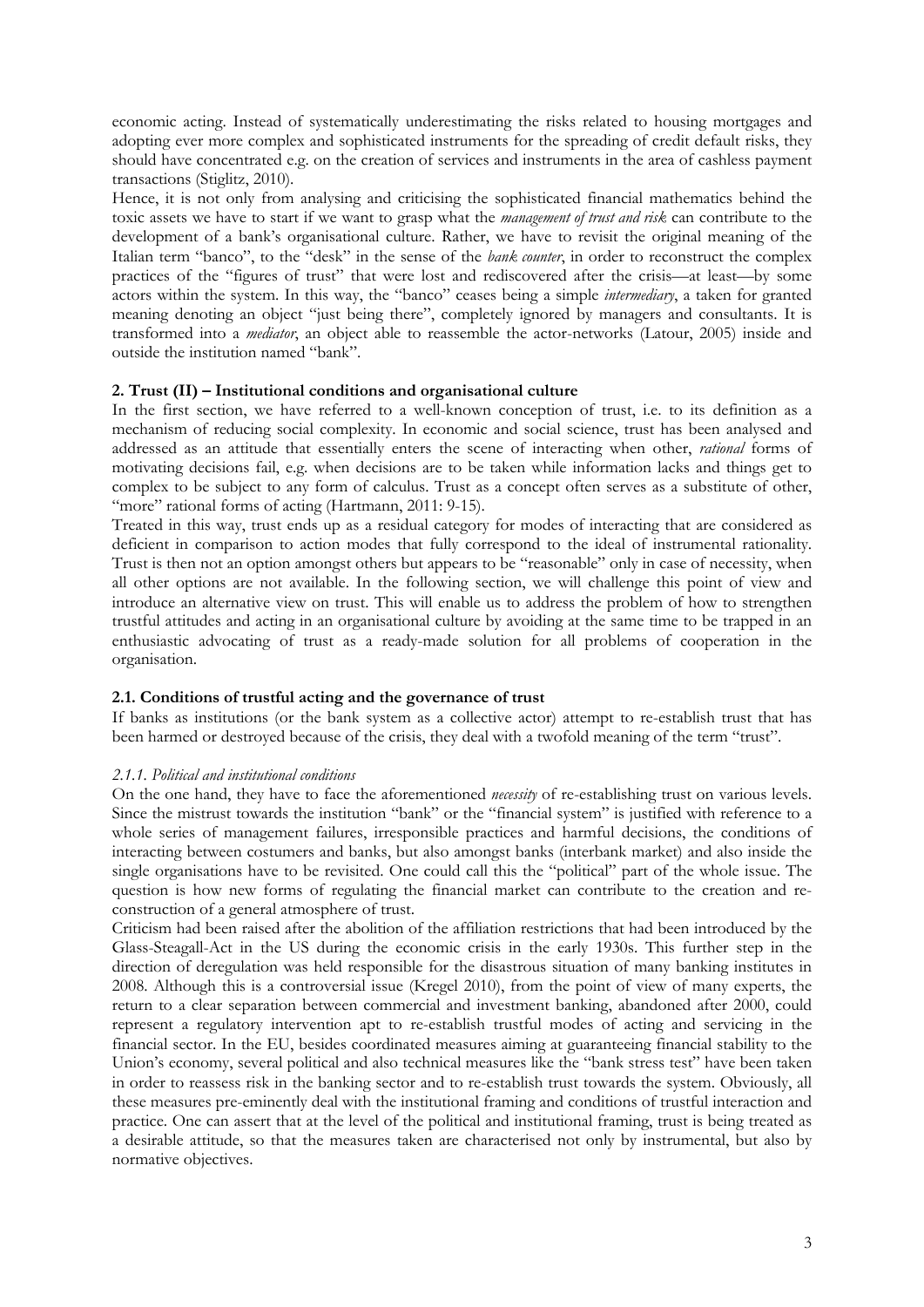#### *2.1.2. Trust as a problem of organisational culture*

On the other hand, there is a meaning of "trust" that refers to the level of concrete governance, to the question how the conditions of trustful acting and interacting can be transformed into a particular organisational culture. In fact, in the last years, several books and essays in management and organisational theory have been published with the intention to stress the value of cooperation and trustful intra- and inter-organisational acting (Nooteboom, 2002; Mayer, Davis, Schoorman, 1995). Obviously, it is not "blind trust" organisational theory is interested in, understood as an un-reflected attitude of diffuse mutual comprehension. Following to Hirschman's (1984) "heterodox" analysis of immaterial resources (like public spirit), we conceive of trust neither as a scarce resource nor as an infinitely augmentable skill. The organisational theory of trust should deal with the possibility to establish learning processes and management practices that contribute to the development not of mechanical, but of reflexive modes of trustful acting. Trust has to be carefully organised and reflected on in the context of organisational development processes. It hast to be understood not so much as a subjective attitude, but rather as a common practice.

#### **2.2. Options, relationships, accepted vulnerability**

Therefore, it is not the simplicity of "trust" as an alleged universal feeling towards the others that we assess having the potential to enhance cooperation and productivity in organisations. Trust, as a mode of cooperating and of living relationships in projects and departments, has to be (1) matched with the organisation's declared values and (2) experienced in everyday organisational life. Again, trust gains attention and relevance not as a feeling or a subjective attitude, but as a *common practice* that is complex and fundamental to any kind of cooperative process.

Especially Hartmann (2011) works out the importance of insisting on the intrinsic value of trust in these types of interaction. He points out the fact that an instrumental or scientific approach to trust and cooperation, for example as it is advocated and brilliantly developed in evolutionary game theory (Axelrod, 1984; Nowak, Highfield, 2012), is not sufficient to understand the properties and characteristics of a sustainable social practice based on the attitude of trust.

In order to give an inclusive account of the instrumental *and* the intrinsic, value based characteristics of trust in the context of a given context of social interaction, three conceptual conditions have to be taken into consideration (Hartmann, 2011: 71-106):

- 1. Trust is not a substitute of rational acting, but an *option* amongst others.
- 2. Trust evolves in the context of a *relationship* that is not exclusively instrumental.
- 3. To trust each other means to *accept being vulnerable*.

While, to take up the example described above, rebuilding trust on the interbank level doubtlessly represents a *necessary* agenda with respect to the regulatory institutional conditions, it turns into a question of culture when trustful attitudes evolve against the background of diverse *options* regarding the question which banking institute or other actor in the financial system to cooperate with. In this case, the concrete behaviour and the consistence (or inconsistence) of declared values and displayed attitudes form the basis of a value-based decision upon whether to build up or maintain a relationship or not.

In the aftermath of the 2008 crisis, many banking institutes have launched commercial campaigns in which the retail business is represented as the core of the bank's activities. The message was that the banks "know what life is all about", that it is the people's needs or people themselves "that really count" and so on. However, a credible return to the "banco", to the desk as mediator of needs and networks of relationships cannot be sufficiently managed by limiting the activities to change communication towards costumers. Relationships are lived and evolve also "behind the counter", i.e. inside organisations, as crucial part of the organisational culture and identity. Costumers should be considered as highly sensitive regarding this aspect. Any campaign in change communication that is directed towards outside, towards costumers and the socioeconomic environment, can therefore only succeed if it is accompanied by a reflexive transformation of the internal relationships. Change communication that is taken seriously necessarily raises an issue in terms of organisational development.

If the relationship between a bank and its clients or its environment ought to be re-established in the sense we have been describing it, i.e. as a virtuous relationship of transforming general expectations into specific economic actions, it is precisely starting from the counter the issues of (1) optionality, (2) of a non-instrumental relationship and (3) of the accepted vulnerability have to be subject to a practice of mutual experiencing, coaching, reflecting and learning.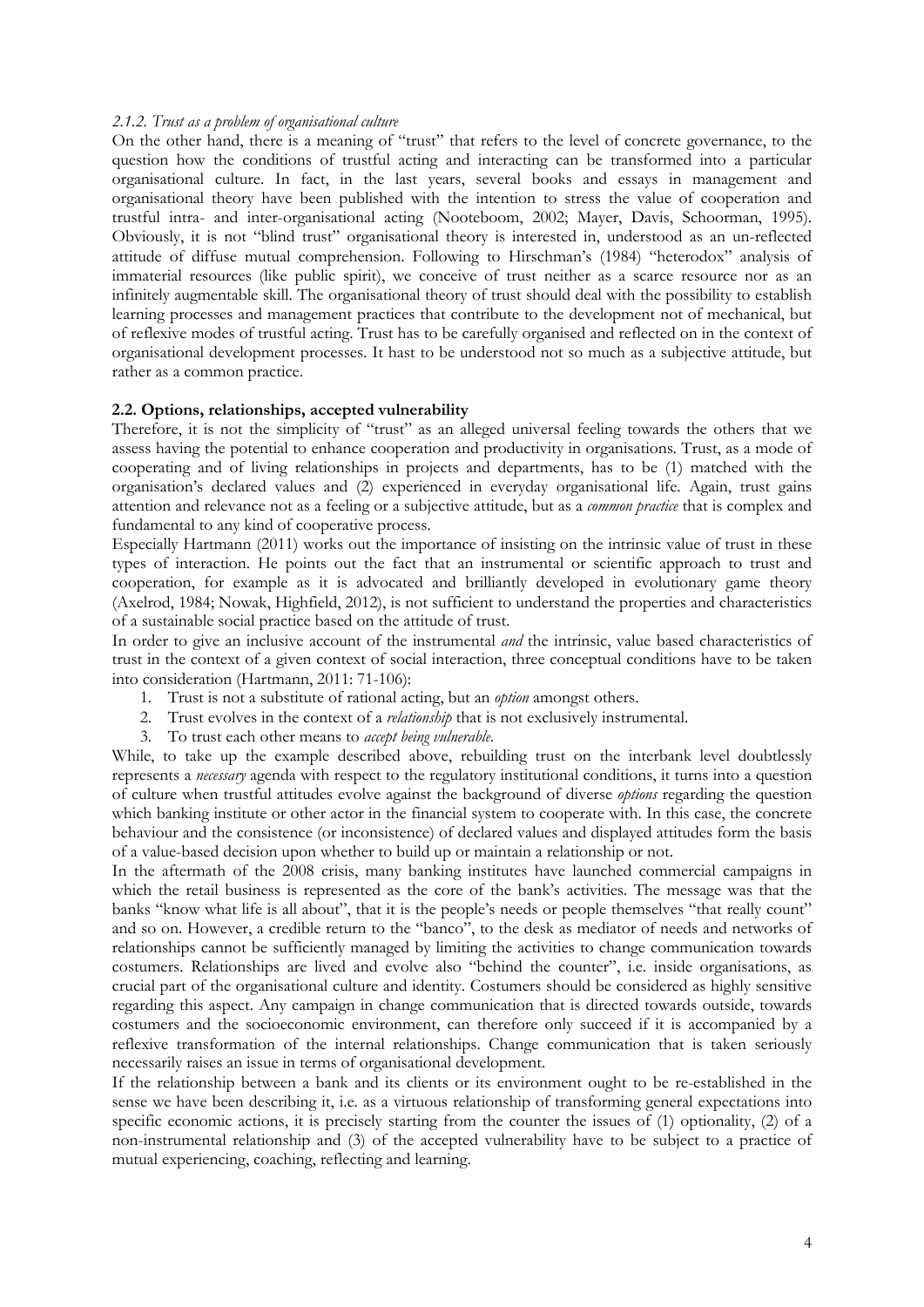#### **3. The development process – trust and social capital**

From 2011 to 2014, our institute designed and carried out an organisational development process on behalf of a banking institute founded and formerly held by a Trade Unions Association. Due to severely misguided engagement on the financial market including the investment in questionable funds and toxic assets, already a few years before the subprime crisis the institute risked a total breakdown, could be saved only by means of governmental intervention and was subsequently sold to an international hedge fund. Since then, almost all members of the executive board have been changed more than once. In the meantime, the bank has been reconstructing its "commercial" identity by focussing its activities on the retail business. In this sense, it has tried to return to the "banco".

As in other occasions, the concept for the whole development process was based on a social capital approach (Gucher *et al.*, 2015). We conceive of an organisation's social capital as a dynamic asset that appears in two distinct fundamental types. On the one hand, it equals to the benefit individuals derive from their participation in networks or groups. To be endowed with social capital, in this sense, means to obtain access to other individuals' knowledge, competences, contacts and other resources (Coleman, 1990). On the other hand, the opportunity to access other peoples' or a group's resources is not sustainably manageable if the individuals' acting is not based on principles, norms, rules or values. In this sense, social capital refers not only to the way individuals use their reciprocal talents and competences in order to cooperate, but also to the shared values and norms that bind the members of networks and groups. One can assert that, like in the case of trust as social practice, also in the case of social capital an instrumental and a non-instrumental view on human interaction are combined.

In a first stage of the development process, focus was laid on the potentiality of the organisational networks, on the modes of cooperating, of building reliable and productive teams and strengthening the "bonding" social capital of the people working in the branches or operating in the sales division. Reciprocity and the construction of a common understanding of what to do and how to do things are essential in this sense (Ostrom, 2000). While the bonding social capital of the bank's teams was at a rather satisfying level, it turned out that the "bridging" social capital, the building up of networks of knowledge exchange and support beyond the branches and divisions had to be addressed and further enhanced (Iseke, 2007). The corresponding issues could be discussed and developed rather well in a second stage, by means of a series of seminars in which common reflection was combined with the working out of concrete measures for the extension and strengthening of networks. Still, the topic remaining for the third stage of the development process was the enhancement of the "linking" social capital (Badura, 2013; Jans, 2011): how could the relationships between executives on various levels and collaborators in branches, projects and departments be improved? A lot of cooperative spirit and trust had been created on the lower levels of hierarchy, yet there seemed to be no recognisable common practice of trusting each other that could have served as a link between the hierarchical levels. The situation at the beginning of this stage could be described as follows: whereas in terms of team building, knowledge exchange and customers' relationships, things were going better, up to that point the executive board had not successfully re-established trust as an overarching element of organisational culture.

#### **3.1. Collective action, change communication and executive modes**

There are two major reasons for a relatively high intra-organisational uncertainty and the difficulty to establish sustainably trust-based relationships across the hierarchical levels. One lies in the fact that due to a continuous process of organisational change after the takeover by the new owners, once steady structures and routines have been challenged, abolished or transformed. The other reason is that for the first time in the organisation's history the executive board's decisions appear as a process based on the division of labour and responsibilities. In other words, leadership turns out to be collective action. After decades of a reportedly patriarchal, autocratic, authoritarian executive style, people on all hierarchical levels have to get accustomed to a many-voiced executive mode.

Although the executive board officially communicates with one voice, against the background of continuously changing organisational dynamics, processes and structures, single board members from time to time find themselves trapped in a conflict of loyalty. They face collective action dilemmas due to the splitting of their responsibility as a board member on the one hand and as a representative of a particular business area within the organisation on the other. One effect of tending to give preference to the loyalty towards the own business area was that more than once delicate decisions were diffused inside the organisation before being officially communicated by the board. This was a practice that turned out to be rather harmful for the employees' trust towards the institution. Furthermore, CEOs who behaved in a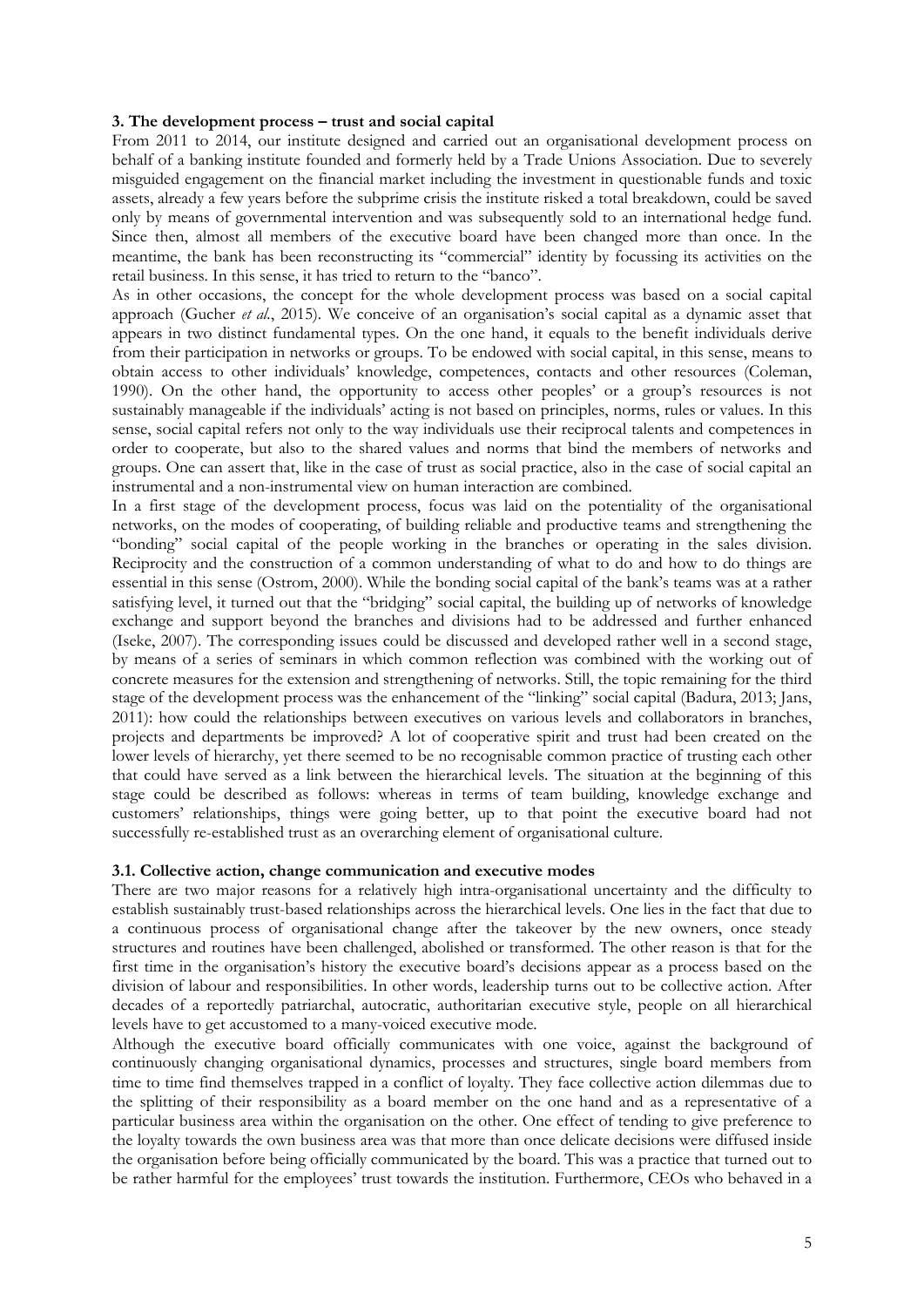loyal way towards the board risked to loose reputation among the people working in the area of their own responsibility. When they kept their commitments to the board, the appeared to be disloyal to the executives and collaborators of the division they direct.

As we have already stated, our approach in organisational development is to analyse and work on the mode of moulding and managing the social relationships forming the organisation. It is not trust as an allegedly absolute value we intend to introduce into the organisation, but a reconfiguration of the relationships according to the values already existing or having been declared by the organisation itself. If values are to be effective in the context of an organisation, they should not be treated detached from the dynamics of interacting in every day business. We start from actor-networks, from questions and challenges raised by people, situations, events or structures and try to elaborate and frame reflexive forms that enable us to develop measures together with the single or collective actor involved. As we have already stated, it would have been reductive also in this case to try and simply re-design the communication practices of the board as a principle collective actor within the organisation. Rather, we tried to take up the issue of trust, raised by a series of internal surveys dealing with work satisfaction—as well as in particular by one of the executive board members—in order to reconstruct and change the diffuse social practices existing in the organisation.

### **3.2. Working on trust within processes of identity change**

The aforementioned surveys carried out in all divisions of the bank had made the fundamental problem visible: employees, commenting their feelings of uncertainty regarding job security and their uneasiness considering the ongoing change processes, made clear references to the fact that they ascribed their disappointment to executives' behaviour. Furthermore, general work overload, stress and a lack of general orientation among employees suggested that any attempt at re-establishing trust via improved communication practices was likely to result counterproductive. A reason for this is that in any organisation the social practice of trust evolves on two levels: the trust displayed in relation to single persons and the trust as generalised attitude towards the organisation. From the point of view of the individual actor, these two levels are conceived of as different *areas of interaction*. In this sense, the single actors keep two distinct "trust accounts" for assessing the actions and interactions they observe or they are involved in. Trying to simply change communication practices will probably not improve the relationship in terms of trustful interaction.

Hence, it was not change communication to start with, but interaction. And interaction had to be analysed, to be reflected on and to be transformed step by step. Executives had to develop a certain awareness of the fact that, under the condition of profound uncertainty, interaction in the sense of strong links between their statements, commitments, forecasts or decisions and the way other executives and employees react to (and implement or oppose against) these performative acts could not be taken for granted. On the contrary, a certain fundamental reliability and robustness had to be re-established by means of focussing on trust as vulnerable social practice.

### *3.2.1. Executive mode: personal credibility*

Like perhaps in many banking institutes after the crisis, it was precisely the passage from the trust in persons to the systemic trust that had to be worked on. The initial stage of our process consisted in a series of coaching units with one of the executive board members in order to raise his awareness and reflexivity with respect to some fundamental characteristics that contribute to a higher credibility in everyday interaction (Covey, 2008). Again, this training was carried out with the aim to go deeper into the analysis of a single person's way of interacting than an analysis of the communicative abilities and modes of this person usually would do. Rather, the aim of the coaching units, operationalising Covey's concepts, consisted in an analysis of (1) personal integrity, on the ability and possibility to keep given promises, to commit oneself to determined values, to pursue clear principles while at the same time remaining receptive and open for the needs and opinions of others. (2) In order to interact in a credible way, it is also essential to learn to unveil the motives of one's actions and to try and declare one's intentions. Only by doing so, a person can link her own objectives to other persons' motives and try to take them into account instead of pursuing personal interests or other hidden agendas. (3) The construction of linking social capital will only succeed if people have the possibility to understand and assess the decisions and actions taken by an executive. In order to trust him or her, it is essential for them to have a realistic picture of his or her knowledge, skills and competences. Thus, executives should not try to "hide" their competences. (4) In order to generate trust, it is necessary that the executive take over the responsibility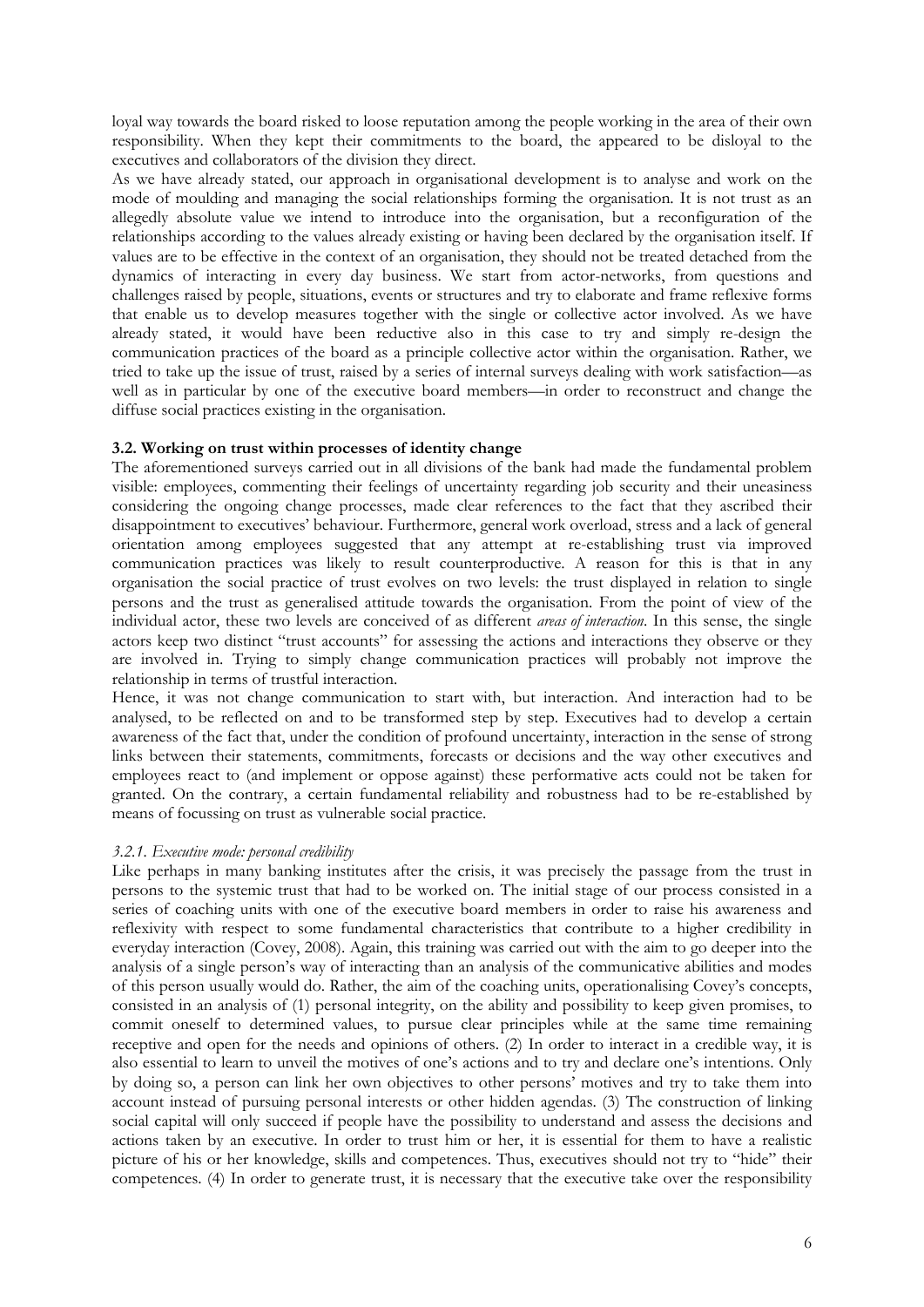for the results of his or her acting. This applies also to a situation in which problems appear, i.e. when it is particularly uncomfortable to be judged on the basis of the outcome of one's work or the work of the group one represents.

According to other rules and principles presented by Covey, trust as a social practice has a lot to do with a sincere examination of reality, with the willingness to show respect, to create transparency, to listen and to deal with expectations. All these principles can be trained and developed in everyday interaction with the wider objective to re-establish trust in the organisation as a system. The individual coaching units served as a setting for the reflection on the executive's (inter-)action modes and for the linking of the principles and rules worked out by Covey to concrete situations in the organisational life.

## *3.2.2. From individual coaching to circles of trust*

The complementary task was then to spread trustful attitudes across the organisation. In collaboration with the CEO and his team, we worked out a six-steps process that should serve to enhance and stabilise the passage of trustful interaction from the level of personal to that of systemic trust.

(1) The first step has already been described as a process of reflection on personal credibility. In this step, the aim is to develop, in series of individual coaching units, the ability to adequately assess one's own contribution to the building up of a trustful atmosphere. As already illustrated, the process consisted in the analysis of the personal interaction patterns and of the potentialities of the personal level of one CEO as a starting point for the further steps.

(2) In the second step, the objective was to "create trust together". As the setting for this step, we instituted the "first circle of trust", in which the executive team directly cooperating with the CEO went through collective learning processes. Their task was to recognise and define the group's responsibility regarding the issue of trust and to define realistic goals for a change in the direction of an increased systemic trust.

(3) The third step consisted in individual coaching units with the single members of the CEO's executive team. Since every member of the team is responsible for a distinct business area, he or she ran through the same individual reflexive processes as the CEO had done before, analysing the personal interaction patterns and working out measures and objectives apt to foster the spreading of trust in his or her area.

(4) Every member of the executive team also directs a group of executives operating on a lower hierarchical level, so that it was possible to repeat the step of "creating trust together" and to institute the "second circle of trust". The aim was the same as in step two, i.e. the stimulation of collective learning processes and the definition of the group's responsibility and possible contribution to the fostering of trust within the organisation.

(5) Only in the fifth step, the issue of change communication was directly addressed. The aim was to focus the attention on the future development of the bank. All the executives and employees of the division directed by the CEO were invited to participate in an informative event where the strategic aims for the next three years were presented. But also in this case, the design of the event was made up from the point of view of organisational culture. Focus was laid on the "how", i.e. on the interaction modes and possible common values that should form the basis of the realisation of the strategic aims. All the participants were given the opportunity to express and exchange their expectations regarding the future evolutions. If concerns were expressed, executives tried to react with attention and respect. By doing so, the executive team intended to lay the basis for a constructive and trustful culture of interacting.

(6) Since it appeared to be necessary to check and ascertain the results of all this work, we proposed to hold regular meetings in which the members of the executive team had the possibility to exchange and reflect on the aims set in the context of the common process, to evaluate if the aims have been attained or not, where they perceived successful change and where evolutions seemed to be blocked.

## **4. Conclusion: Figures of trust**

Can trust be translated into figures? At the beginning of our paper, we hypothesised that one of the fundamental functions of banks as institutions is exactly to provide economic actors with a language that transforms trust into figures. Still, in the course of our considerations it has turned out that from the beginning our intention was to draw the attention to another meaning of the term "figure". The whole financial sector has lost credibility in the last years, so that it is necessary to rebuild relationships of trust. From our view, it is not sufficient to change communication in order to regain the trust of costumers as well as of collaborators. We conceive of trust as a common practice that can make a major contribution to any organisation's identity. Yet, it is a complex issue to handle in organisational development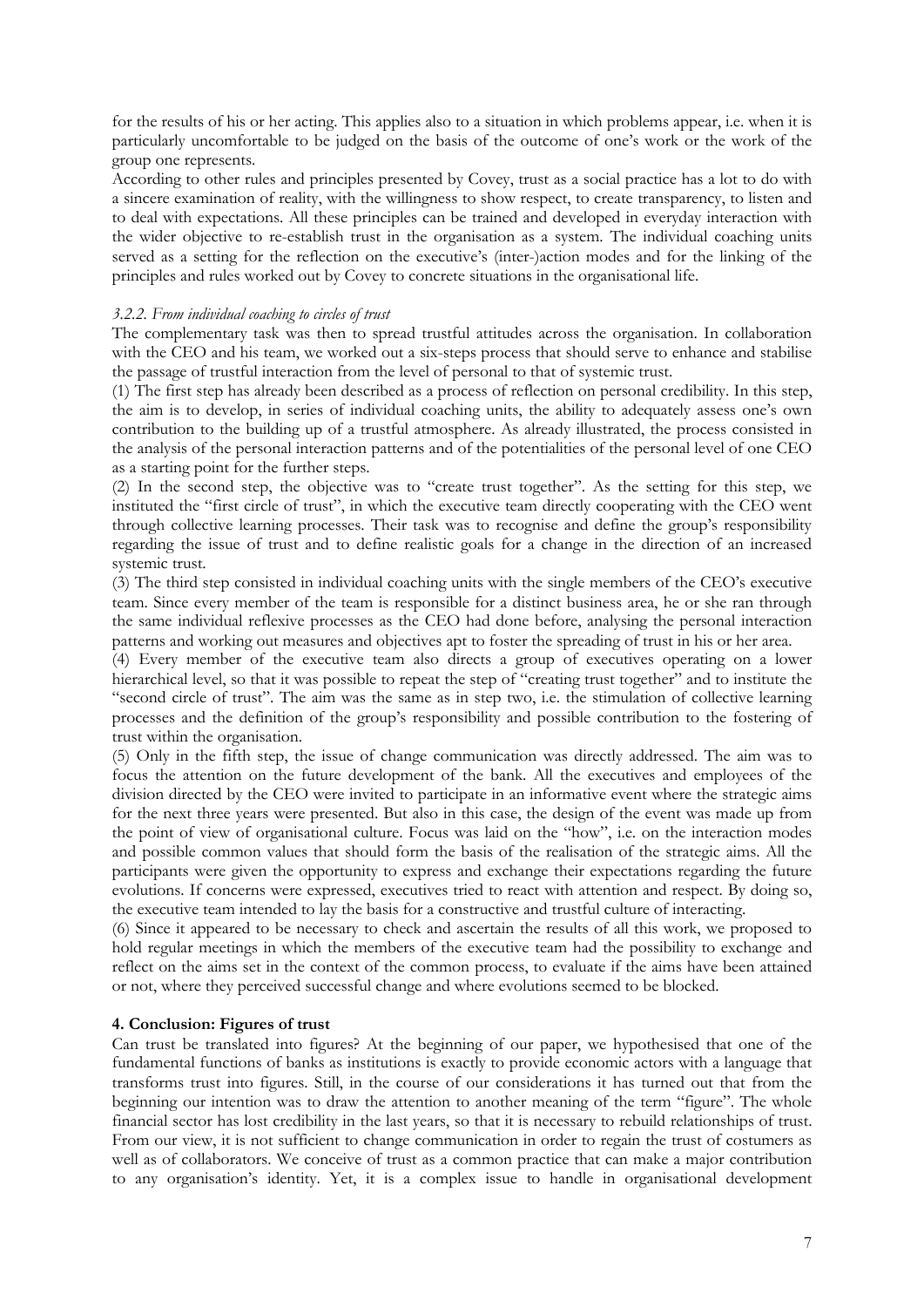processes. Trust has to be worked out starting from the credibility of single persons in their relationship and interaction with others in every day organisational routine. By reflecting on their modes of relating to others, executives, managers or collaborators can become "figures of trust". They do so by displaying exemplary forms of behaviour and trying to spread trustful interaction in their networks. It is not by imposing a given general concept of trust that an organisation succeeds in changing organisational identity, but rather starting from concrete problems, questions, fears and expectations. Only by linking the concept of trust to the concrete values, routines and behavioural patterns of an organisation it will be possible to develop a common practice of trustful interaction.

By conceiving of trust as a social practice, we referred to Hartmann's (2011) profound philosophical analysis of this concept. In his systematic description of the term, he works out three fundamental aspects of the practice of trust. (1) The first condition is that the decision to trust somebody must represent an *option* for acting amongst others. Hence, the practice of trust is not a substitute for other, more rational forms of acting based on a calculus when these are not available. It must include intrinsic values and be related to specific reasons or motives. Trustful interaction contributes to organisational culture *not* because people decide not to distrust each other, but rather because they *do not behave in an indifferent way* towards the others. They care, and this is the reason for a possible disappointment, not a cost-benefit calculus. (2) Trust evolves within a relationship or within a network. Relationships and networks are not durable if they involve exclusively instrumental motives. They need to be developed according to a common understanding of how and why things are to be done, an understanding that is continuously challenged and reflected on. This is the reason why "figures of trust" are so important, because they link the various actors and networks not only due to their exemplary behavioural patterns, but also by inviting the others to judge, to assess, to give and receive "offers" and, in that sense, to bring change to institutionalised patterns. (3) By trusting each other we accept being vulnerable. What this vulnerability implies with respect to organisational culture is to be elaborated in organisational development processes. Does vulnerability end up in sarcasm or even cynical behaviour? Or can it be transformed into modes of expressing emotions, of dialoguing and continuing to offer something in a dynamic, open relationship?

### **References**

Axelrod R. 1984. *The evolution of cooperation*. Basic Books: New York.

- Badura B. (ed). 2013. *Sozialkapital. Grundlagen von Gesundheit und Unternehmenserfolg*. Springer: Heidelberg
- Brandom R. B. 1994. *Making it explicit. Reasoning, representing and discursive commitment*. Cambridge, MA: Harvard University Press.
- Coleman J. S. 1990. *Foundations of social theory*. Belknap of Harvard University Press: Cambridge, MA.
- Covey M. S. 2008. *Speed of trust*. New York: Free Press.
- Gucher J, Liegler S, Neundlinger K, Rack S. 2015. *New Deal – 12 Prinzipien für eine produktive Zukunft*. Goldegg Verlag: Wien.
- Hartmann M. 2011. *Die Praxis des Vertrauens*. Suhrkamp: Frankfurt a. M.
- Hirschman A. O. 1985. Against parsimony. Three easy ways of complicating some categories of economic discourse. *Journal of Economics and Philosophy*, 1(1) 1985: 7-21.
- Iseke A. 2007. *Sozialkapitalbildung in Organisationen*. Hampp: München.
- Jans M. 2011. *Sozialkapital und Personalwirtschaft*. Hampp: München.
- Kregel J. 2010. No going back: why we can not restore Glass–Steagall's segregation of banking and finance. *Public Policy Brief*, No. 107: 1-17.